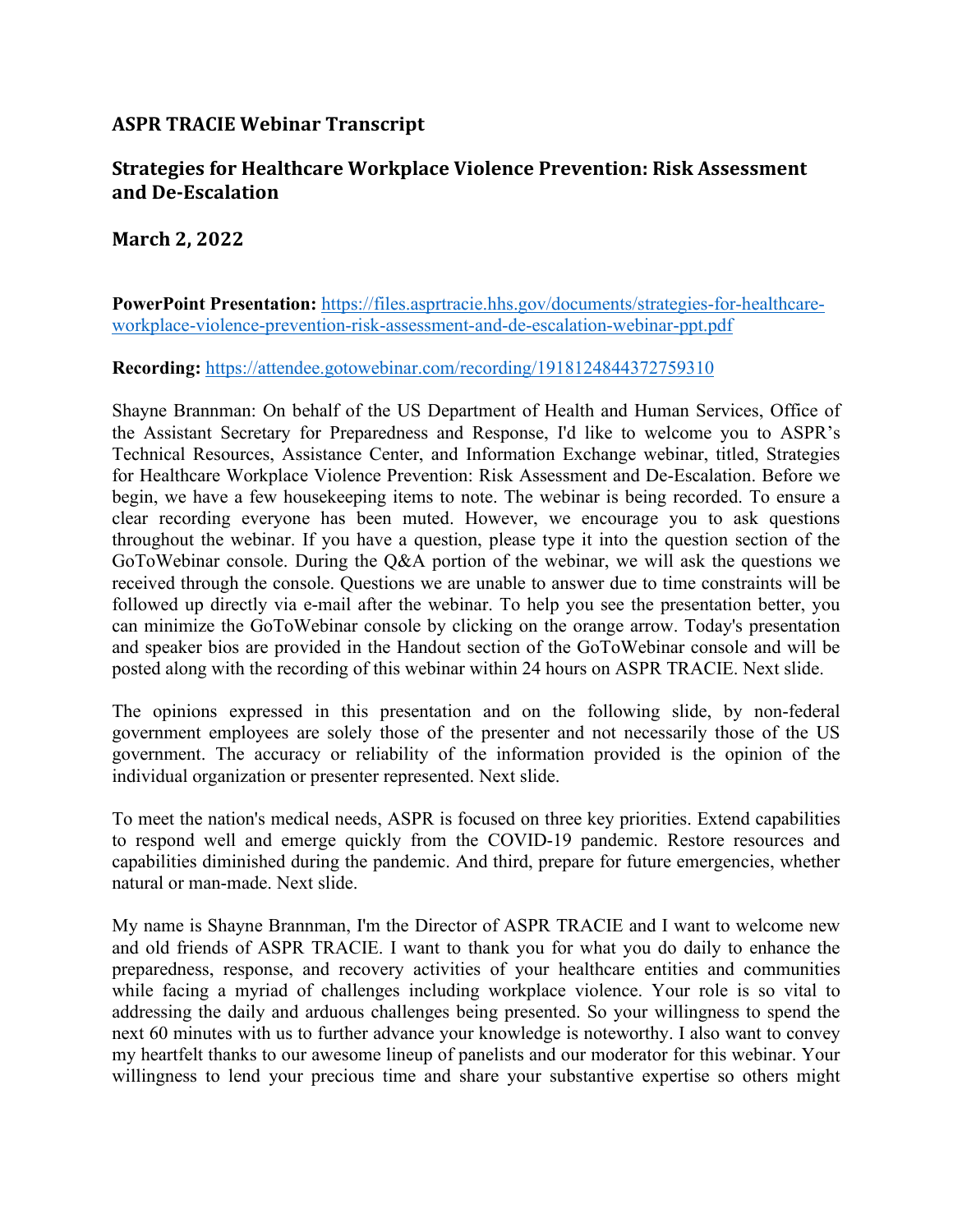benefit is commendable and generally appreciated. Lastly, many thanks to the ASPR TRACIE crew for coordinating this session, particularly, Corina Solé Brito and Audrey Mazurek.

 For our new friends to ASPR TRACIE on the webinar today, this slide depicts the three domains of ASPR TRACIE: Technical Resources, Assistance Center, and Information Exchange. I want to remind each and every one of you that we are very, very sensitive to your time constraints. So if you cannot find the resources you are looking for on the ASPR TRACIE website, simply e- mail, call, or complete an online form and we will respond to your inquiry as soon as possible. Next slide.

 It is now my distinct pleasure to introduce one of ASPR's most respected individuals, Dr. Richard Hunt who serves as ASPR's NHPP Senior Medical Advisor. Many of you already are familiar with him as he led the COVID-19 Project ECHO Clinical Webinar efforts, and one of the topics he covered recently was attacks on clinicians. Dr. Hunt, the floor is yours, sir.

 Dr. Hunt: Thanks Shayne and thanks to ASPR TRACIE, your leadership and John Hick's leadership and the team for really stepping up and putting this important webinar on. It's a really critical one. As Shayne mentioned, we at HHS will convene -- HHS ASPR Project ECHO COVID-19 Clinical Rounds. Its purpose is to share clinical challenges and successes, both for our patient care and clinical operations perspective. We started those rounds two years ago, we continue to do those rounds. One of the challenges has been certainly the fatigue and burnout of clinicians. When I say the word clinicians, I use that in the broadest sense; all those who care for patients, whether in the EMS arena or at the bedside in a hospital and beyond. So realize when I say the word clinicians, I'm thinking about it and hopefully, you perceive it as the wide range of clinicians.

 In the fall of last year, we started to just hear more and more about burnout, fatigue, people leaving the healthcare workforce. I'm sure you've heard about that too and have experienced that challenge in your organizations. Among those conversations started to pop up the concept of, well, you know, it's not just that we're burned out, now we're getting attacked. And as those conversations evolved, when I say conversations, conversations among panelists, participants, we have a wide range of participants from multiple disciplines. From span of rounds, we've had all states represented with a wide range of participants ranging from intensivists from, for example, Bellevue Hospital to an EMT in Alaska caring for a fishing village, so a wide range of participants. As we listened, it was clear that the issue of attacks on clinicians had become just more and more pervasive and there was a little bit of chatter about and chat among participants as well as panelist that this was, you know, just another layer on top of the huge challenges healthcare has experienced.

 So as we started to fatefully crowdsource that challenge and understand it a little bit, we decided to go ahead and convene one of our rounds titled, Attacks on Clinicians. We held that grand rounds inviting all disciplines to participate. We convened that on October 28<sup>th</sup> last year. And in the presentations, it was clear that this issue had bubbled to the surface to the point that we needed to do more at HHS ASPR and at rounds in terms of trying to figure out what we could do to actually prevent those attacks. So we followed up with rounds on January  $6<sup>th</sup>$ , 2022, recently, on protecting clinicians from attacks. And I want to give you essentially a gestalt on our findings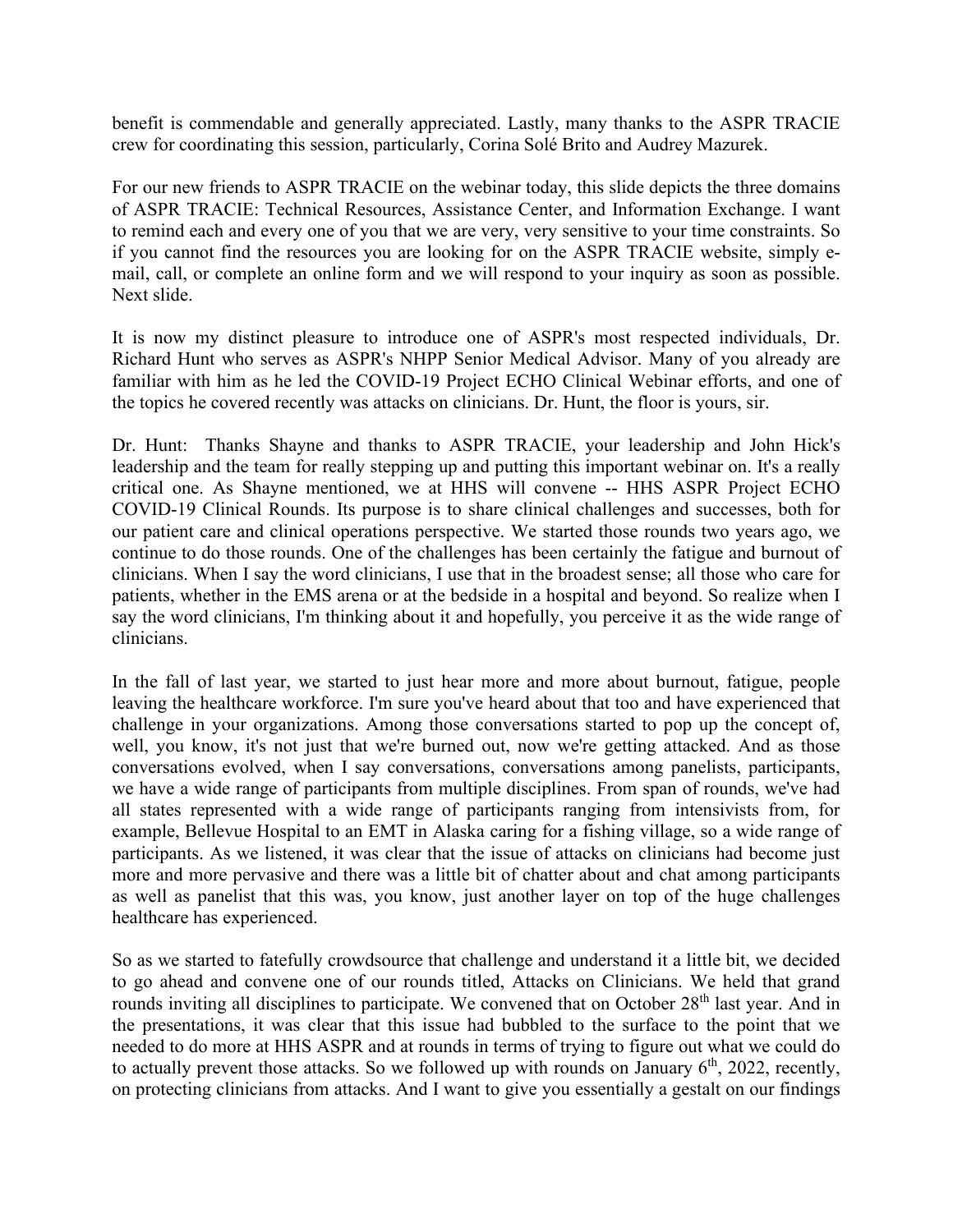through the polling function plus what we learned through our presenters, one of whom is presenting today, our panelists and our participants.

 A first gestalt was that the problem of attacks on clinicians, again, the full span of all those who provide patient care, wherever that is, was a problem long before COVID-19. So, this is sort of like, okay, it was already there, but, wow, now, it's come to the forefront and it's really there. Additionally, another concept that that came forth was that training by organizations for clinicians and how to protect themselves from attacks is extremely variable. In one polling question we did on whether or not your -- the polling question was, the essence of it was, "Does your organization provide training to protect you from attacks?" It was pretty blunt to the point. 49% of participants who responded said yes, 51% said, no. So in some instances, actually in many instances, any support in terms of training has been lacking.

 Another nuance to that, that I think is really important to put out there was that there wasn't much being done in terms of training for the specific nuances related to COVID-19 attacks on clinicians. For example, in the polling we saw the issue of treatment as in, for example, Ivermectin, the challenges around those discussions prompted many, many attached. There was not training that suddenly pivoted to get really specific around the COVID-19 specific prompted attacks. And then the other thing that I think many, certainly myself, was surprised by, in a polling result, we asked about the kinds of training, "If indeed you had training to support protection from attacks on clinicians, what was it that was lacking and needed the most?" And it wasn't the physical piece, as in how to protect yourself from a physical attack, it was the issue of being able to deescalate. That one absolutely rose to the forefront of, "We need to know how to de-escalate better."

 And then the last thing, I think many people knew it, but when you saw the polling and the discussion in the chat, it came home, really profoundly. The enormity of the consequences of attacks on clinicians. Frivolously, I put in one of the polling questions like, you know, "Where did people who were attacked, clinicians attacked, get cared for?" And indeed, there were a few responses, they went to surgery. Alarming.

 So there are certainly physical, but a large number of mental health consequences to clinicians that rose to the surface, it has been a huge one, the mental health consequence, but also consequences to the healthcare system and its workforce. With many, either like being on leave of absence for a period of time, for sure after an attack, and then the other, many not just left their organizations, but left healthcare altogether. So there the consequences for our entire healthcare system and the individuals involved are profound.

 And with that, I think that that summarizes at least some of the highlights of what we learned in these two rounds. And again, I'm just really appreciative of TRACIE taking this up and going further with it. Thanks. Over to you, John.

 John: Thanks so much, Rick. You know, I think we're all used to the transference that occurs, especially in emergency and acute care settings. But the level of anger and the willingness to act in a matter of violence towards healthcare providers is something novel here. So, next slide, please. I want to introduce our first speaker today, Jim Kendig is a Field Director and Surveyor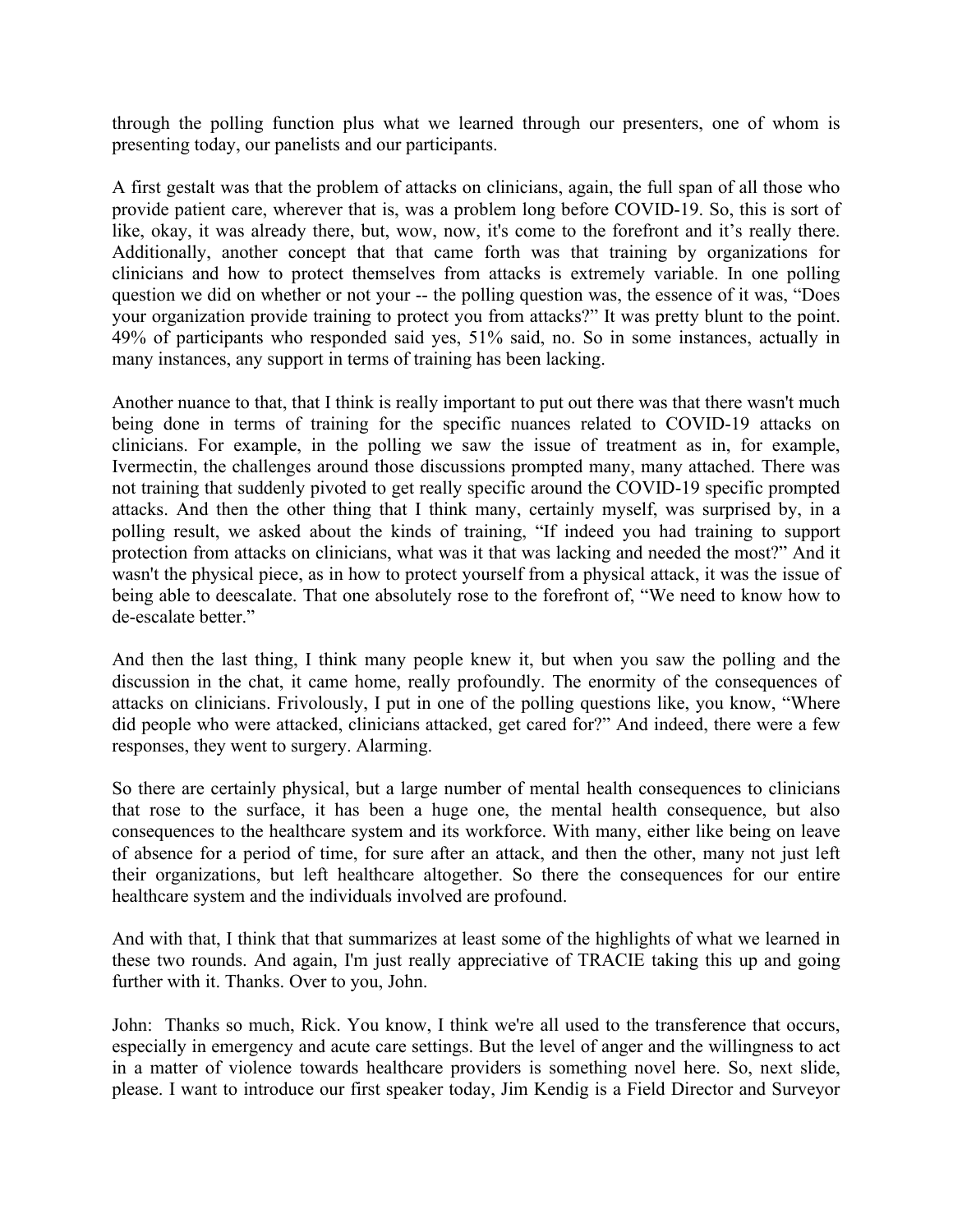Management and Support in the Division of Accreditation and Certification Operations for the Joint Commission. Joint Commission has a huge interest in providing both support and accountability for a safe environment of care in healthcare facilities, and that includes safety for healthcare workers. So Jim, I am so pleased you could be with us today and take it away.

 Jim Kendig: Thanks very much for that introduction. Yeah. The Joint Commission has taken on the topic of workplace violence. We understand that we're kind of behind the eight-ball. This was a journey that the Joint Commission had to undertake. Being former law enforcement, I've been an advocate of this for some time. I've been with the Joint Commission approximately 11 years now, and I've asked to consider workplace violence and our standards and EPs are elements of performance.

 So I'm glad to say we are starting that journey. This journey has not ended. At the conclusion of my presentation, I'll add some of the things that were not made to the standards and EPs that were on the table. It gives you some idea in what direction we're taking. But we also want to make sure that you understand that this is for our hospital and critical access hospitals programs right now. So our accreditation manuals were updated in January of 2022. We intend to take this to home health, laboratory standards, ambulatory standards as applicable, and as appropriate.

 Next slide, please. Couple of objectives here, as far as our standards and elements, and again the standards and elements of performance, give the organization great latitude in developing their program that fits the organization's needs accordingly. Next slide, please.

 Next slide. This is not a new problem, and we recognize that early on, with our subject matter expert panel, including members from the International Association for Security and Safety, as well as others. We even had on our panel the army nurse that was set ablaze by a co-worker, was on our panel, as well as many from the Veterans Administration, who've done a phenomenal job taking care of our veterans throughout the country. So we had considerable input from those folks as well. So as I noted this is not a new program. We understand that the many organizations, large and small that we accredit have programs in place already, have been very much on top of the situation and moving forward with their program. So we are new to this arena, but again we have not stopped. We will not stop as far as providing additional information, resources and standards and guidance activities. Next slide, please.

 As Dr. Hunt mentioned, as far as education training I was surprised to hear the numbers, that 49% said yes, they had been trained and 51% no. And again, this is just some of the comments from our folks in the field and some issues tended to. So we have a nurse stabbed by a patient, pleads for more hospital security, top left. A police officer and two employees killed in a Chicago hospital shooting. We have some comments relative too at RN, Maryland Emergency Nurses Association. As well as I mentioned, the army nurse set on fire by a colleague, noting that she knew this would happen. And, again, if you haven't had the opportunity, I would take the opportunity to visit her website and look at the video that they've created. Next slide, please.

 Next slide. We had on the books several elements of performance and standards updates, I would say, 10, 15, 20. We had a big debate in the very beginning, do we create its own chapter, workplace violence chapter, or do we put it in the environment of care chapter or otherwise? So,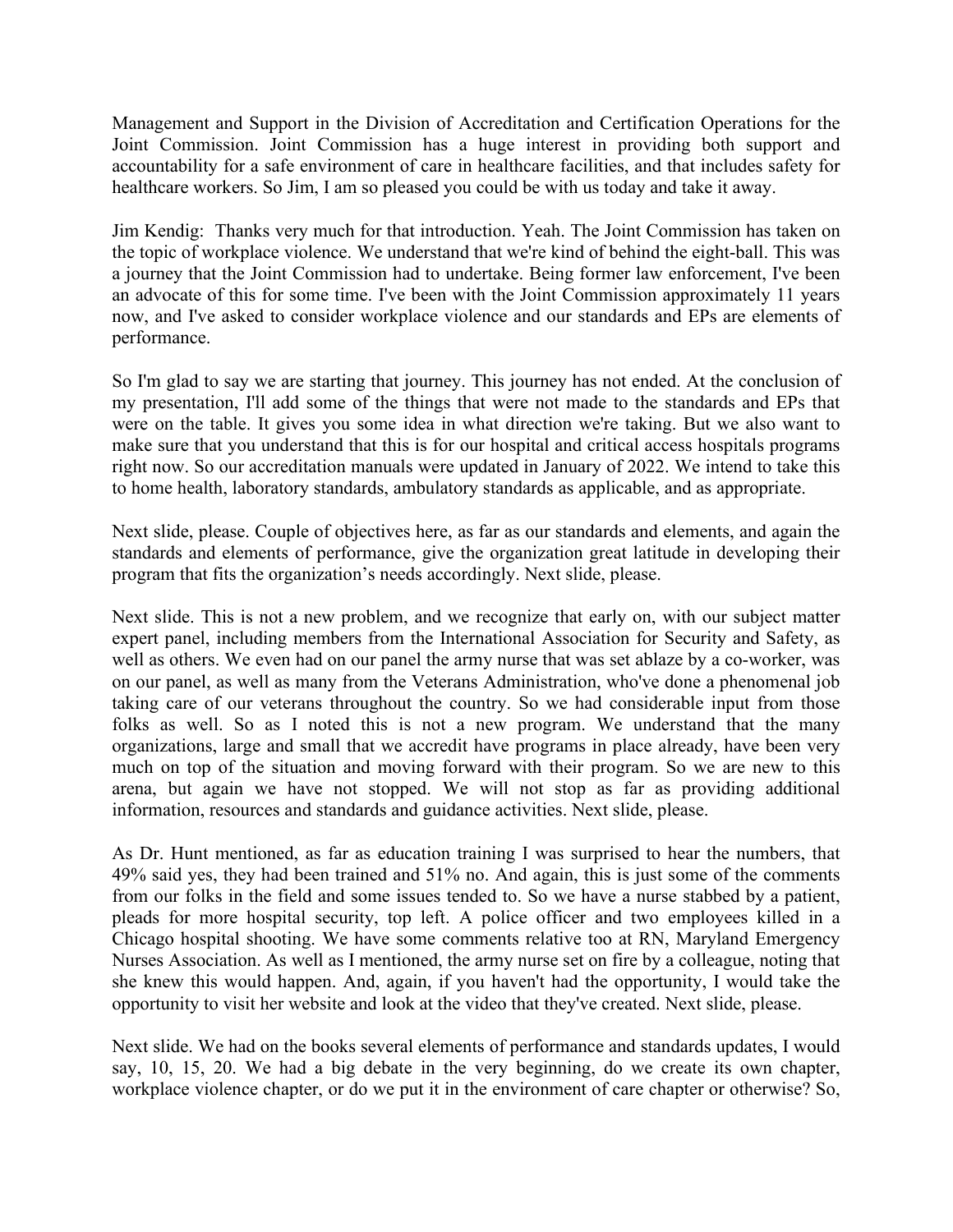it ended up in three distinct chapters, the Environment of Care that Dr. Hick talked about, as well as leadership, as well as HR. So you'll see it across three main chapters: The environment of care, human resources, and leadership. And you will see the existing language in blue, and the new language in orange and I'll talk a little bit about survey process. Next slide please.

 This is a new EP in an existing standard. So the hospital is conducting an annual worksite analysis as it's related to the workplace file and standards. And the hospital, we expect them to take action to mitigate or resolve workplace violence, safety and security risk, based upon the findings from their annual worksite analysis. And it talks, the note provides some guidance as far as what we believe a proactive worksite analysis includes, and that's looking at existing incidents through, perhaps a security reporting and training. And again, maybe there's additional laws and regulations in your state that would also be applicable. And we just found out yesterday that OSHA is looking at this again from their standpoint as well. Next slide, please.

 This standard under EC.04.01.01 EP1, we've added a little comment there in the fourth bullet point, safety and security incidents involving patients, staff, or others within the facilities and those related to workplace violence. So again we're going to collect the information about these workplace violence events during your annual assessment, whether you're doing an OSHA 3148 assessment, guidelines put out by IHSS a number of years ago, the Emergency Nurses Association risk assessment that came out several years ago or any other risk assessments, perhaps, that you have through your professional organizations. Next slide, please.

 The next standard with a revised GP is EC.04.01.01 EP6. And again, what we're looking at is reporting and investigating safety and security incidents, involving patients, staff, and others within the facilities, including those related to workplace violence. So again, an aggregation of these particular incidents and reports and investigation as well. Next slide, please.

 The HR chapter. We added a new EP in the HR 153 standard, and making sure that pretty much like we see under the global harmonizing system, that training is occurring at the time of hire perhaps and annually and when the program changes and you make changes to the program. And it's up to the hospital to determine what aspects of training are appropriate for each individual group of employees. There could be different training for nurses in the ER versus nurses in the Oncology Department perhaps or greeters or patient business service representatives and, of course, security representatives. So it's up to the organization, the hospital, to determine what training is most appropriate for those different jobs at a particular hospital, accordingly. So we give you wide flexibility establishing those particular training programs and education programs. Next slide, please.

 New EP under HR 153, training and education, address, prevention recognition, response, reporting, definition of what constitutes workplace violence; that could be physician bullying, for example. Educational and the roles, responsibilities of leadership, and all other staff within the organization. Training and de-escalation, nonphysical intervention skills, physical intervention techniques and response to emergency incidents and the reporting processes for workplace violence incidents. Again, that ranges from domestic violence to patient-on-patient violence, patient on staff, staff on patient, whatever comes across, and as I mentioned, it could be verbal abuse as well. Next slide, please.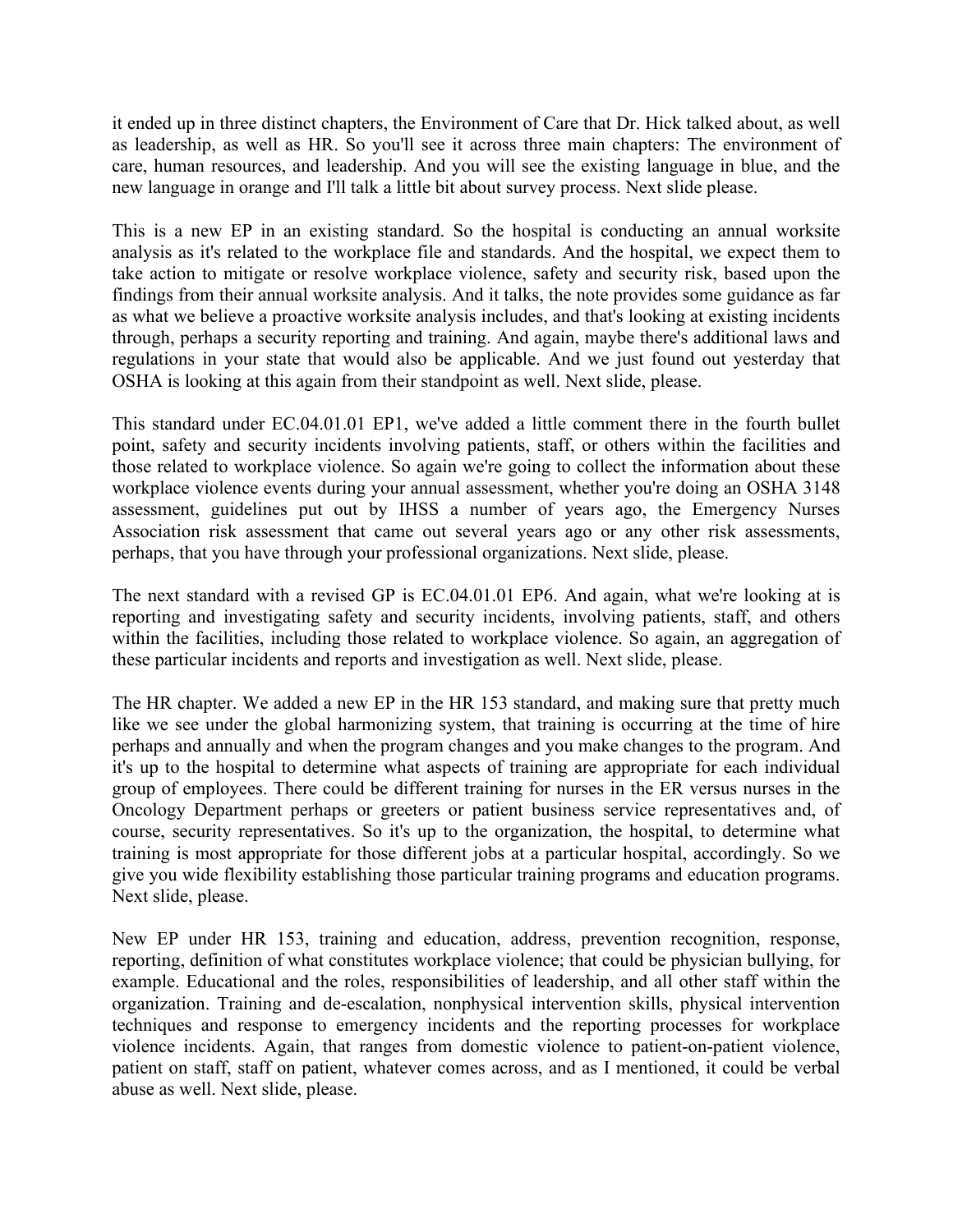Existing standard with a new EP under Leadership 03.01.01 EP9. The hospital workplace violence prevention program led by a designated individual and developed by a multi- disciplinary team. We didn't add as well with Legionella and other opportunistic waterborne pathogens standard as well. So we're looking for that designated individual, but working with a team at the organization. That may include human resources, risk management, certainly security, nursing, nursing leadership and others that work through the hospital program. We're looking at policies and procedures to prevent and respond to workplace violence, a process to report incidents, and a process for follow-up and support. And again, I think a couple of our physicians mentioned earlier in their introductory remarks about the follow-up care of those people that are victims of workplace violence, and the retention rates and people leaving the hospital organizations as a result of these events.

 Now of course, reporting of workplace violence incidents to the governing body, that could be the Board of Trustees. So when we sit down that leadership session, we're going to ask leaders of the organization about the workplace violence prevention program. Next slide, please.

 Some implementation strategies and survey process and education training. We've defined workplace violence so that we have a common core definition. We want to tailor our education to roles and responsibilities and response expectations and we want that training to keep up to date as the program changes. Training and education resources based on who gets what training, de-escalation, non-physical and physical intervention, emergency response and the reporting process.

 Our survey process will look into this and identify through your policies or procedures, what training is being developed and applied to what group of individuals at your organization for their job. Again using your policies and procedures, we will do that during the HR competency review. So if you identified a particular job classification of folks, and they will receive this level of training, we're going to make sure that level of training is provided in the file jacket, the HR jacket of that individual. So again, just matching up your policy procedure, making sure individuals get the level of training that you've identified.

 Again completed education based on the job requirements. Interview with staff, when the life safety code surveyors and clinicians are touring through the building. They're going to ask individuals of various jobs from environmental, nursing, CNAs, physicians, licensed independent practitioners, "What type of training have you received, and how do you report workplace violence at this organization?" And how is this information provided back to you in summary fashion? And what data are you collecting that designated individual in that multi-disciplinary team?

 So we're going to look at those aspects accordingly to make sure that your program is effective. And, of course, during the leadership session, typically held on the second to the last day or last day, what board members, physician leaders, as well as the C-suite, we're going to ask them about the workplace violence prevention program and how they are overseeing that and what results have they seen. Have they seen an increase, decrease, or has it maintain the same?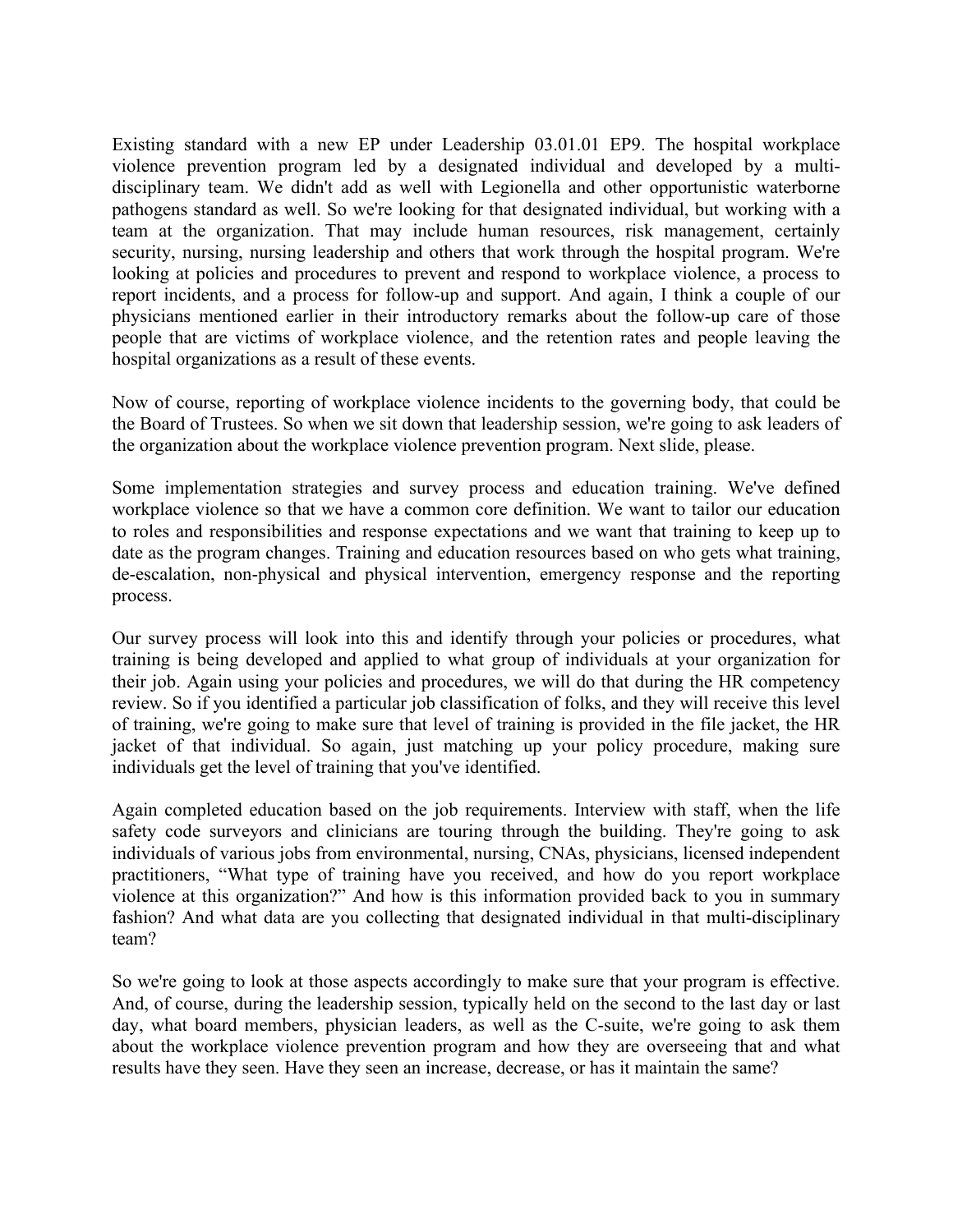And again that's the capstone of the program and making sure that leaders are aware and are involved in the program up including the Board of Trustees or the folks that are ultimately responsible for oversight of the hospital. So couple of things I want to talk about just quickly, some of the things that did not make it to the standards and EPs is, previously we had a standard on forensic patient management HR 01.04.01 EP7. And you can see this from time to time at hospitals where a inmate or a prisoner has gained control, or overcome the guard, jailer or police officer, and secured their weapon and may have shot others, used it in attempt to escape, or committed suicide. That did not make it back onto the program, but again, perhaps in the future. Also, we have a requirement for 100% preventive maintenance for utility and medical equipment, biomedical equipment. And we proposed that 100% of security equipment needs to be 100% as well. Whether it be panic alarms, CCTV, or other security devices. So that did not make it.

 And also, some other things, as well. So we're going to continue our journey with this particular chapter or these particular standards and updates and you may see additional standards and EPs in the future. Next slide, please. Some resources I want to provide to you, next slide. Some workplace violence prevention website, you can access at your leisure. Next slide.

 Next slide. Our requirements, rationale and references, as well. And there's the website above. Next slide. And some resources through our Sentinel Event Alerts, quick safety, environment of care, news, and perspective. So all those are available to you to make you successful if you do not have a program. Again, we acknowledge that we're kind of late in the game here, and that many, many organizations have a very robust and very effective program. Some of the folks I've talked to, they're actually seeing a declination of the number of events, because of their programs.

 Next slide, please. Some additional resources as well. Next slide. And, lastly, our Compendium of Resources. And the web URL link is above. Next slide, please. Some safer matrix data that I was able to pull from last year, as far as scoring under this EC chapter. We did not have the workplace violence chapter. You can see the majority are at the moderate level; moderate compared to low and high. So I just wanted to pull that. I hope to pull this for future events. So I'm speaking at the IHSS conference in Reno, Nevada I think, coming up in the next couple of months. I hope to pull some scoring data on the new workplace violence prevention standards as well. Next slide.

 And some opportunities, if you'd like to provide input or otherwise. Dr. John Hick please, it's all yours.

 John: Thanks so much Jim. I really appreciate that, and just a couple of quick questions. And again, if our viewers have questions they should type them into the questions section of the GoTo Webinar console here. Again we'll try to get to those during the Q&A, but I'll just take a couple of quick ones since we have an opportunity here. It seems like there's a great opportunity to standardize site assessments, as well as data collections for these type of events, Jim. So as part of the rationale portion of the R3, do you expect Joint Commission to, or do they already have templates for facilities doing that?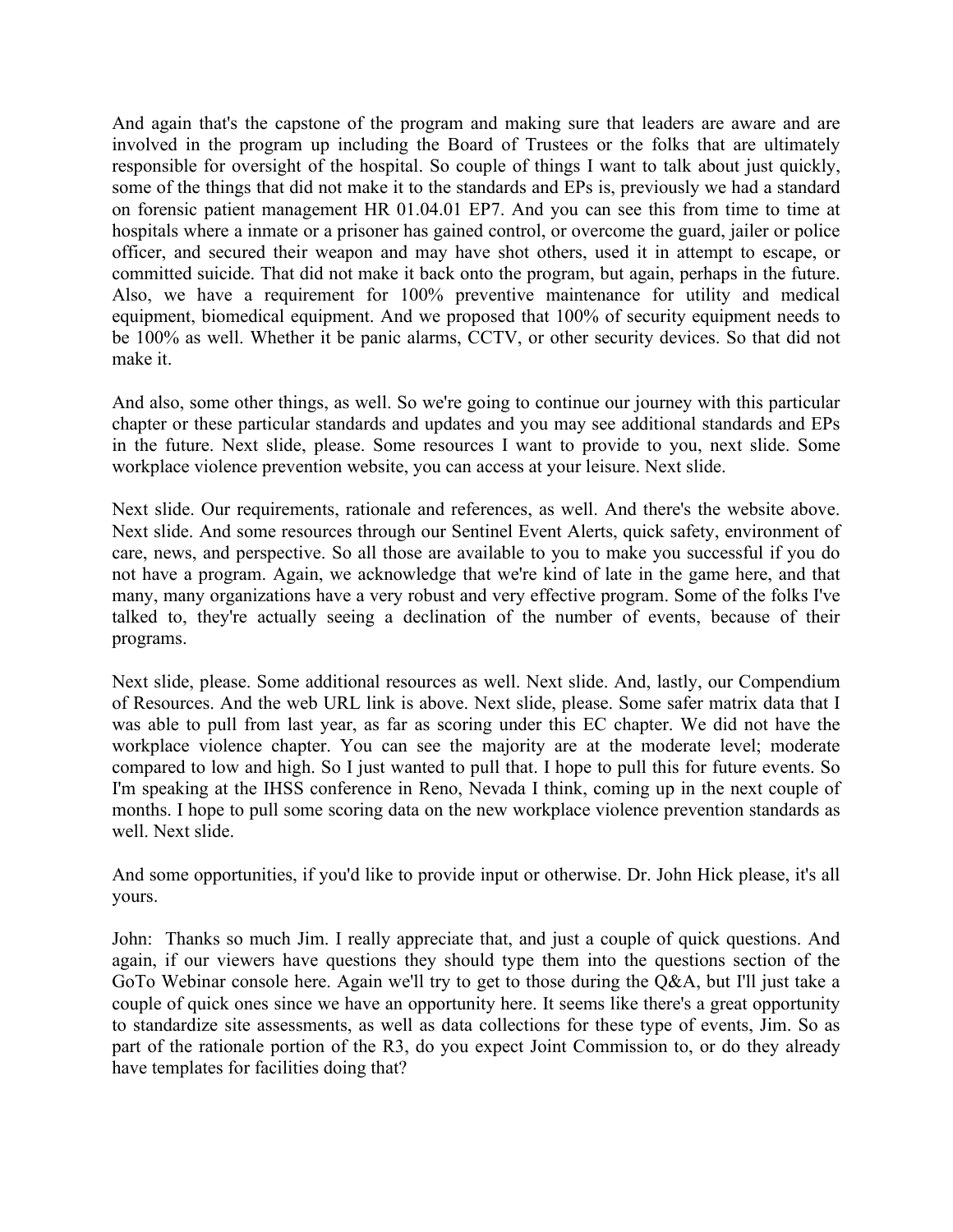Jim Kendig: Not yet, because I think there's some other professional membership groups, such as, as is IHSS that would come with their membership, because they have the driving expertise. I'm former law enforcement from a long, long, long, long time ago putting myself through college. So I don't think we would be able to convene a group, as well as some of the professional organizations out there. So we would lean towards them to look at some of these opportunities. But again there's already many that existed that I used when I was still a hospital administrator in Florida. So they're out there currently, and I think using them, again I think using them would provide some consistency of what our servers would see on site.

 John: Great. It seems like if we could standardize some of the data collection too, it would be a very robust and interesting dataset. So you mentioned OSHA and we got a question about the applicability of these standards to, right now, which specific facilities. There was a question about whether or not they applied to skilled nursing. But also, just a reminder to people that I think you touched on with mentioning OSHA, that there are other regulatory and potential, civil liability is here, that facilities need to take into account based on their specific threats and their specific geographic location.

 Jim Kendig: Absolutely. These particular standards only apply currently to a hospital accreditation program and critical access hospitals. It has not gone to the MCC program or skilled nursing, ambulatory lab, or behavioral health at this time. It is our intent to move along as applicable and appropriate to apply some of these concepts to those programs, again, depending on the program itself. OSHA- we just received a fact sheet from the other day. We are in alliance with OSHA. As you know, currently, they use the general duty clause to cite folks for workplace violence. And again, some states have robust programs of themselves, as well as academic medical centers, as you know, have to deal with the Clery Act.

 So again, there are many things out there to consider when you're taking a look at this, but we didn't necessarily partner with OSHA, but OSHA has been made aware of our standards and EPs. So we are collaborating consistently with them and sharing our information as well, so they can make use of whatever they find useful as they continue their path in addressing workplace violence.

 John: Great. Excellent. Very important for facilities to be aware of any state specific things that their surveyors are looking for or requirements the state has in addition to other accreditation bodies. But Joint Commission certainly has been a key driver in this area and much appreciate the review Jim, and your time and commitment to this issue.

 Thanks and I'll be back with you in the Q&A section. We're going to move on now to Austin Akervik who actually, I've had the privilege of working with at Hennepin Healthcare where I work as an emergency physician and he's one of the talented team that do their best to keep us safe in the emergency department. And Austin, you know, we get you guys involved when things are starting to fall apart a little bit more. But there's a lot of things that healthcare providers get told to do as far as de-escalation, but a lot of times, it's not a lot of practical instruction on how to do that. So we're going to try something a little different with the webinar today, and you're going to provide us a little bit of show and tell, I believe, so, thank you for doing this.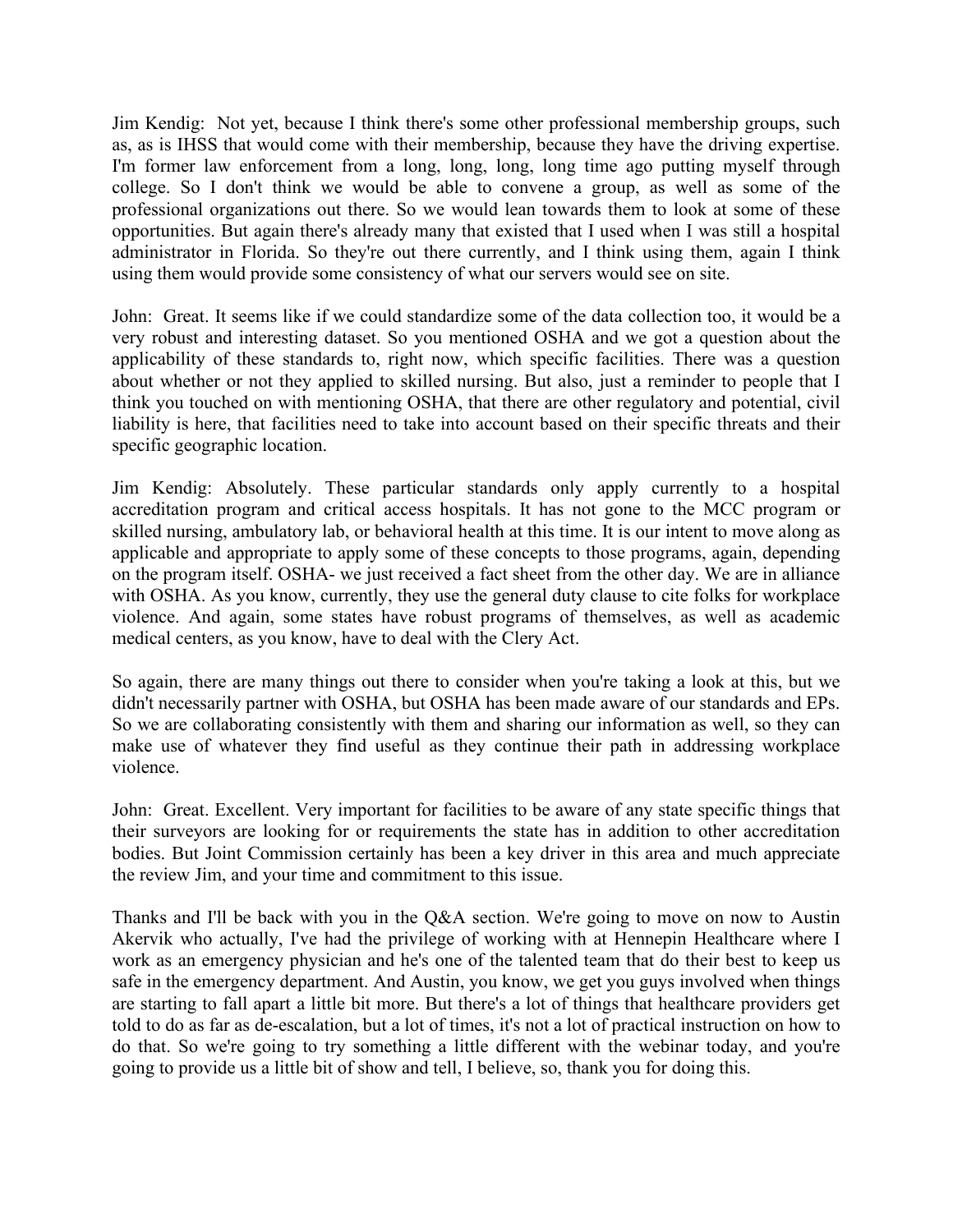Austin Akervik: Yes, absolutely. So I'm here in our simulation center, which is a really great place that we have here. I've got a room set up for us, and I'm going to kind of give you an overview of a couple of classes that we offer to our staff here at the hospital. And I'm going to go through some of the highlights of that to give you some tools to bring back to your work, and hopefully your teams to help. Just some nice tips to keep yourself safe, prevent assaults, because I'm sure, much like our hospital, we had a 68% increase in assaults that were reported to security this year. A lot of those were security officers, as well. We had a record high year of assaults. It's a dangerous world we live in these days, so hopefully I can give you something to help keep yourself safe.

 We offer at our hospital for our staff, two classes that really do go hand in hand. We try to get people to take them together, because you know one feeds off the other, but we offer a personal safety class and a de-escalation class. We do an hour and a half for each or three hours total if we can do them together. We like to do scenarios with them and do some hands-on practice. The hands-on portion really helps people get comfortable with the defensive maneuvers and blocks that we teach. COVID really hurt momentum we had. We're going outside the local, their hospitals in the state that are requesting this training during these classes all over the area and we're hosting them regularly at our hospital. Then COVID hit and also training kind of halted. The in-person training halted, which makes it very challenging for the personal safety.

 I'm going to do my best here to show you guys this stuff. But I guess, and when you get to do them in-person, have somebody from security helping guide you through it. It's a lot easier to learn it than trying to do it over a virtual setting. The de-escalation is a little easier, we can do those virtually, you know, we've done them through teams here after COVID, but COVID really made it a big challenge for us to figure out how to keep going with these trainings.

 First thing I want to talk about, go through here, is positioning. In the security law enforcement world, that's a big part of our training is how you position yourself safely to handle whatever happens. I don't think you guys get as much of that training. So I'm going to go through a couple of things here. In our room here, this is pretty accurate for one of our hospital rooms, we got our patient in the bed. The computer's usually on the side for our inpatient rooms. And there's a nice lovely wall or a window over here. It doesn't take much. You're working out your computer here. This patient is set up, and now you're trapped in a corner. You may have to get around the patient somehow, or you have to try to climb over the bed, which is not very easy to do. If there's another option for you, another computer, you can use, if this person is agitated, or aggressive, or has a violent history, it'd be a good option to try to use something else, rather than put yourself in a position where you can get trapped in that corner.

 Another thing that you can do, we move over to this side here. It's a couple of other things that we typically see in the rooms here. This food tray that patients use, these work as really good barriers that you can put between yourself when you're talking to the patient if they're aggressive. It gives you a little something to buffer to get yourself out of the way, create distance, kind of block them. A lot of criminals are opportunists, if you take that opportunity away, the less likelihood of them trying to assault you or hurt you. So another option if you are in that, have to get blocked in is bringing a second person with you, if that patient has that a history. Bringing that second person in makes them think twice and has a lot better chance of making them think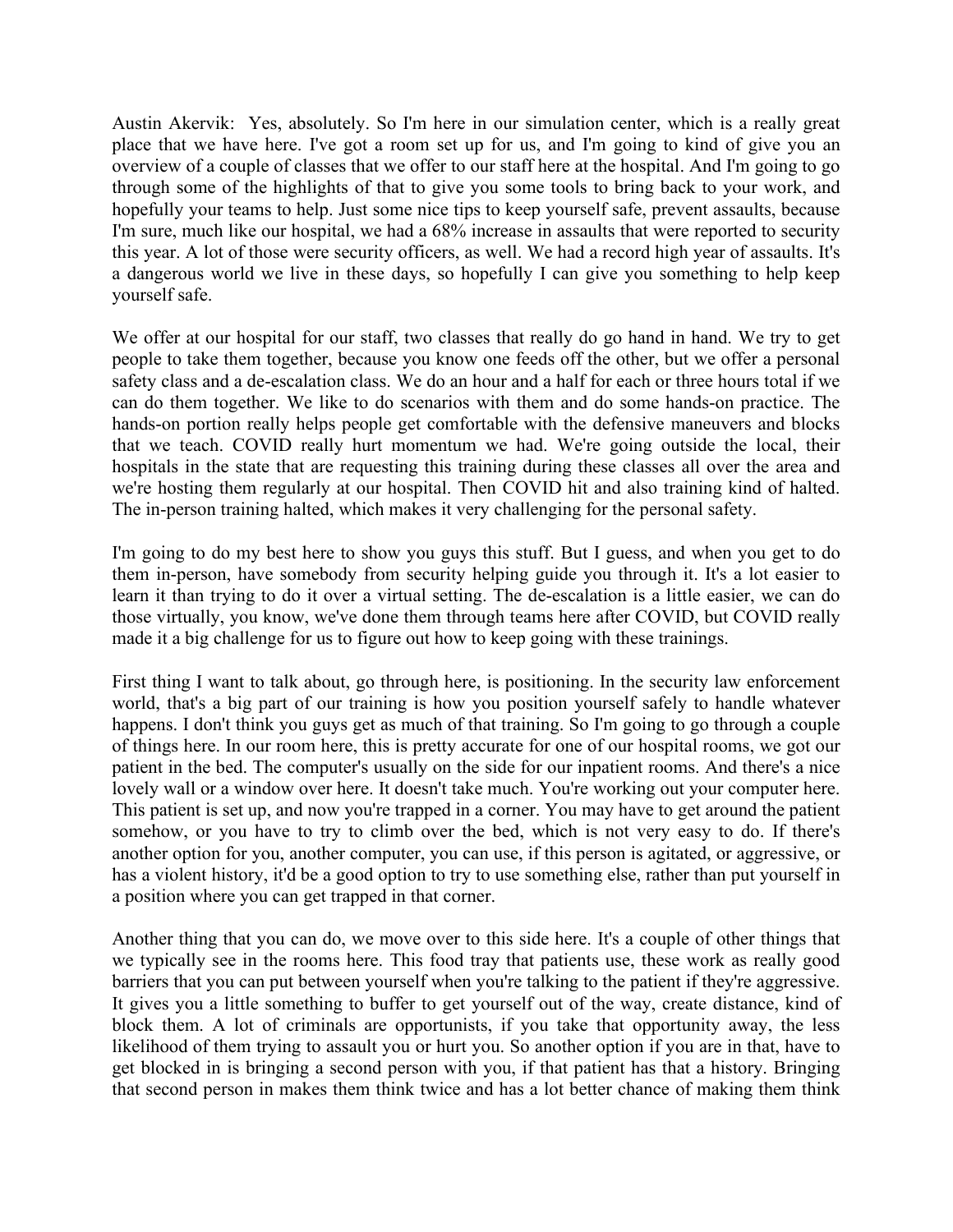twice about doing anything. This allows them to call for help if you need it, or physically help you if they get closer over here, that I like to look at when I come into a patient room is, what's out here. Is there a food tray on this tray, that's got metal silverware, a fork or a butter knife or anything like that, that they can use against you? If they do, I just grab it when I walk in, as I'm introducing myself, hand it to somebody else or we'll put it on a chair, a table in the back and put it out of arm's reach.

 Other thing is often these, the tables or trays or desks that they have in there. What's on there? Pens? We've had people get stabbed here by pens or scissors that are left out. Like, if you use any tubes. Was there anything else that can be used to choke or grab you as -- loose chords, chords that aren't being used, stethoscopes, whatever it may be. This is one of the chords where nurses have them, patient took off one of the leads and wrapped it around the staff member's neck. Or something that's missing, where is that, why is it gone? Be a little cautious about that if you see things missing. But if there's things that aren't being used that can be removed from the situations as you're talking to the patient, trying to calm them down, de-escalate, move those items out of the way, out of arm's reach.

 One trick that I actually saw a provider do, I heard a call for a really agitated patient was normally, we, you know, for the de-escalation side of things, we talk about, getting down to their level can be a really good way to de-escalate. If they're sitting on the bed, if you get down close to them or under their level that can help de-escalate. But it also puts you in a pretty vulnerable position. So if your chair doesn't happen to have arms, you can do it the old school, cool kid in class, where you sit with the back facing and the patient kind of grabs that barrier, it allows you to escape backwards if you need to. Rather than most chairs, you got to go out to the front or try to get off to the side which is lot harder to get out of.

 So those are a handful of positioning things and I wanted to touch on the next thing is hand positioning. A lot of people will put their hands in their pockets or they'll lean up against the wall and cross their arms sort of thing. One, those show that you're not interested, that's what it makes the patient feel like, so it doesn't help with your de-escalation. And getting your hands out of your pockets to react to a strike, or patient coming at you takes a lot longer than if you have your hands up and ready. Same with arms crossed. You still have to uncross your arms to get to the position to do anything. So talk with their hands which is really great for safety and stuff like that. Talk with your hands and your chest area, stomach, head. Anywhere in that area, you can do it, and as long, just you know, talk with your hands get them here, keep talking. That sort of thing will help them not feel like you're threatening them, but it helps keep your hands in a position that you can block, or move or swipe something away, help, get yourself out of the way, whatever you need to do. And it also shows that you're interested, you're engaged.

 A lot of people have a hard time with this, because growing up in school, they teach you don't talk with your hands when you're presenting. So it's kind of one of those things you kind of got to get over. But talking with your hands is a really good safe way of talking with somebody. It keeps your hands in a good position and they don't feel threatened by it.

 A couple of other things, we teach a couple of blocks, getting out of holds, when somebody grabs your ponytail, how do you get out of that. Somebody grabs your wrist, how do you grab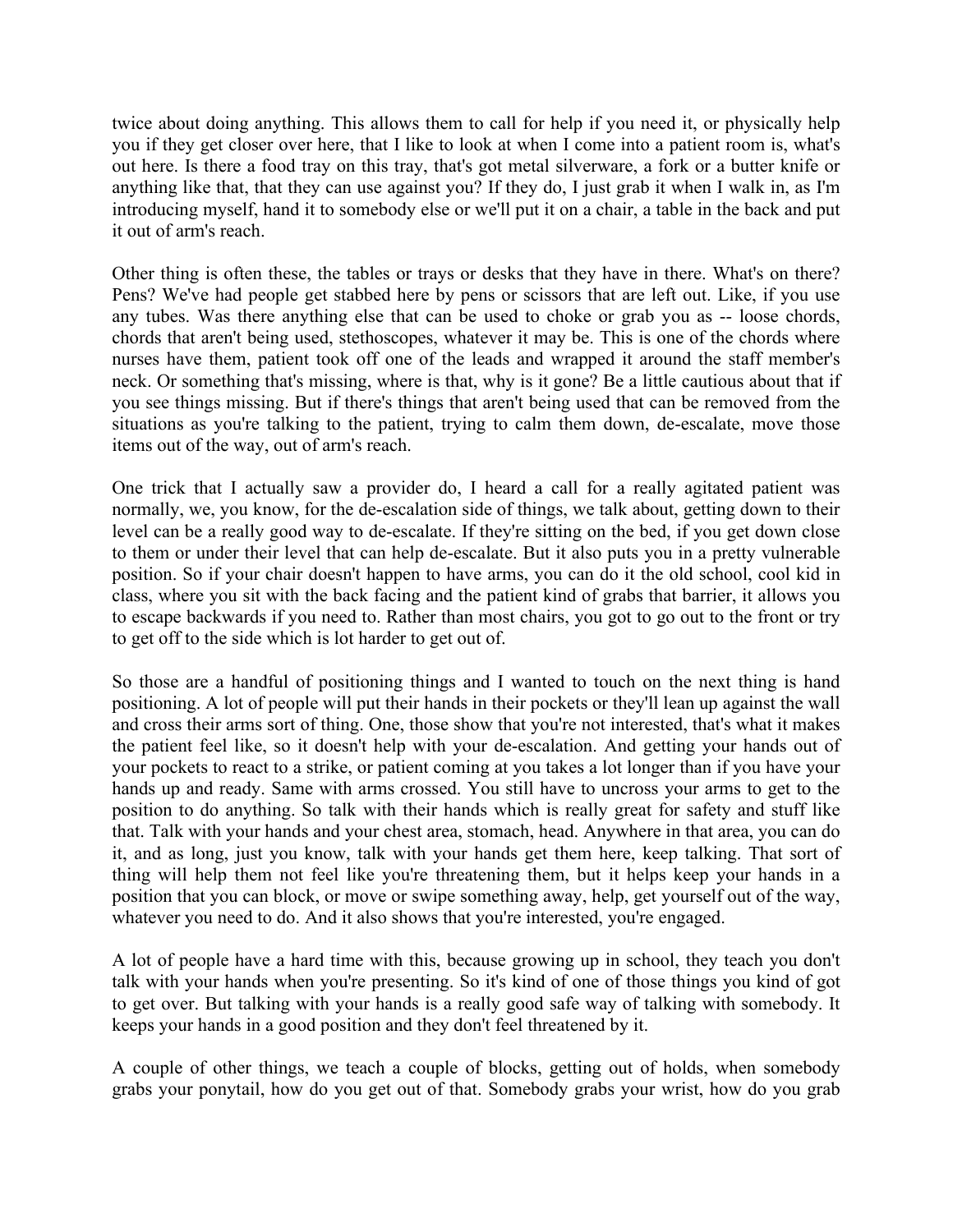that thumb. Pull, pry their hands off, thumbs are really great too, getting people's hands off your wrists. And then another big thing, especially if the patients are restrained, is wearing your EyePro. A lot of us are doing that anyways because of COVID protocols, whether it's eyeglasses, or the face mask or the shield. For face-to-face, patient contact is one of the protocols we have around here at least. That's a really good thing to keep going even after those COVID protocols go away, especially if the person's restrained. If the person is really agitated, they're restrained, what can they do? They could try to bite or they can try to spit. It's pretty much their only options.

 So if you have a face shield or EyePro on, at least you can prevent that exposure from getting spit on. A couple of things to touch on for de-escalation. A lot of people tell you, you know, everybody knows. You got to de-escalate, you got to de-escalate. But a lot of people have never actually been taught, gone through, what do you do to de-escalate? One big thing that we like to talk about is knowing your trigger. Everybody has one. We all have something that triggers us to get upset and it frustrates us. Whether it's being called a certain word or being told we're not good at our job or whatever it is, everybody has something. If you can learn what that trigger is, you can help use that to prevent yourself from overreacting. If you know what your trigger is, you can work out a pre-conscribed response to that trigger and have that pre-planned response. And that will help you stay calm and not agitated, or make things worse.

 Next thing is, I was introducing yourself, you don't have to -- it's better for de-escalation purposes to introduce yourself in a personal level. I don't go on there, "Hey, I'm Lieutenant Akervik. I'm here, blah, blah, blah." No I was going, "My name is Austin, I'm here to just help you out. Can you tell me what's going on today?" Something really on the personal level will help with the de-escalation down the road. Explaining your role. Clinicians obviously differ than mere security, but I I'm just here to see if I can help you out. Make sure everybody stays safe. That way, they know why you're there. They're not wondering, prejudice positions a little more easier to understand why you're there than security. The tone of your voice is really important. If they're talking loud and you're talking loud to try to talk over them, because you're working off of each other and building up that, you know, getting that loud tone and trying to talk over each other, that just amps everything up and keeps going on.

 If you can keep that calm tone of voice, that will a lot of times, bring them back down to your level even if it's a, "Hey man, I'm right here. We're talking. I can hear you just fine. Let's just talk." Keeping that calm voice, a lot of times people will mirror your calm. So if you're amped up, they're going to be amped up. If your calm, they stay calm. Being honest is also a big part of de-escalation. We harp on our officers with this and we teach them de-escalation, because if you get caught in a lie, all de-escalation goes out the window. They're never going to trust you again or if they do, it's going to take a lot, a lot of work to get there. So, even if it's a hard truth, the hard truth is better than telling a lie that you get caught up in.

 Then, we go through a behavioral change stairwell. This was developed by the FBI Crisis Negotiation team. This is a big part of our de-escalation. Start off with active listening. Active listening, and show them you're listening by repeating back. "Okay, so if I understand you correctly, this is what you're saying." Make sure you're maintaining that eye contact. You're not sitting with your arm crossed like we talked about earlier. You're actively listening. And then,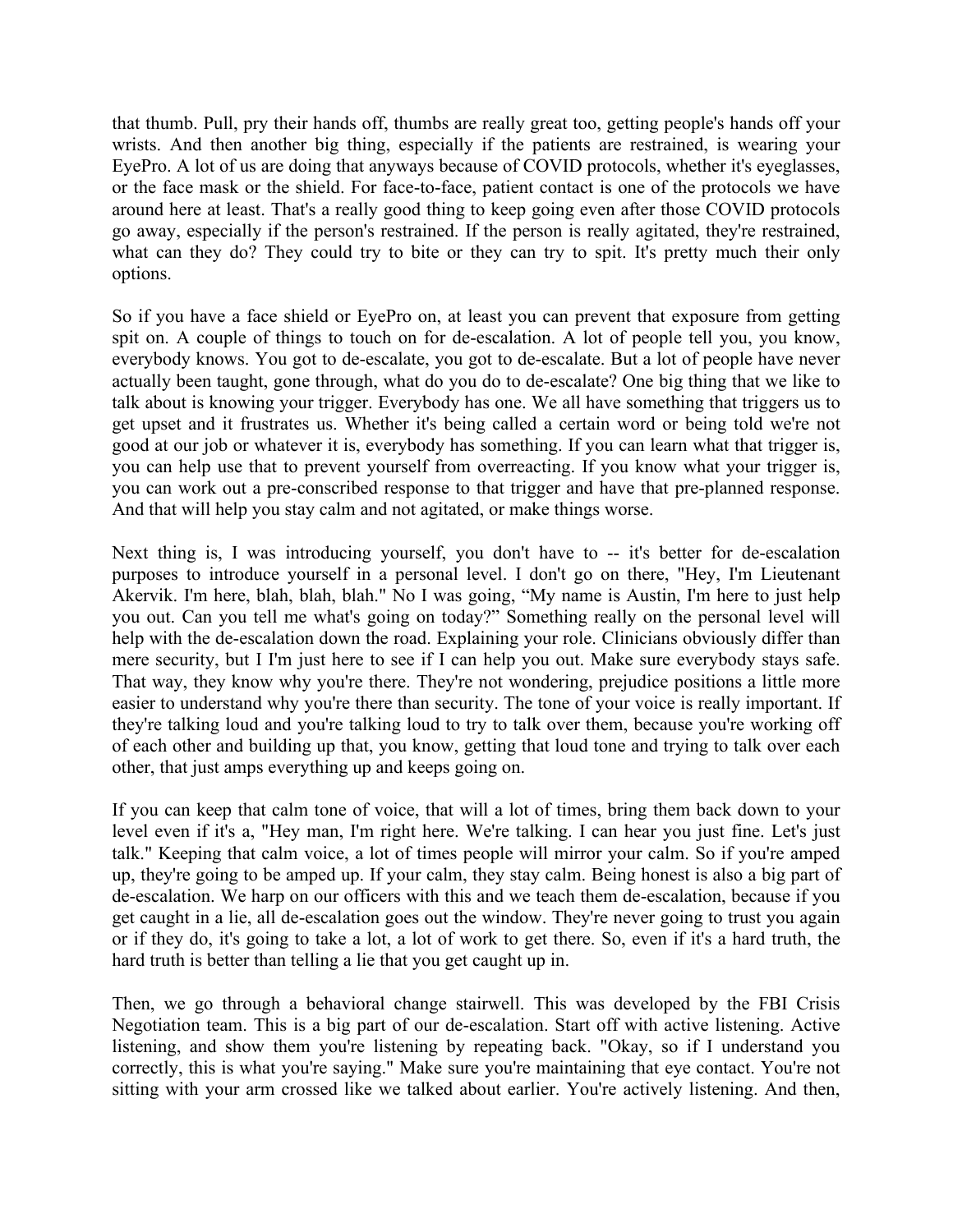after active listening, you show some empathy towards them like, "Hey man, I understand your frustration." For us it's, a lot of times, it's visitor issues. They're not allowed to visit their loved one, because of COVID rules or COVID visitation policies. "I understand you're trying to visit your loved one. I'm really sorry about that. I can't imagine what you're going through." Those types of things, showing the, building that empathy and showing that you care.

 After that, you build rapport, whatever you can do to build that rapport. Once that trust is built, then you can try to influence them and hopefully get that behavioral change. Sounds like a lot. It can be done in a very short amount of time, depending on how co-operative that person is, have empathy and building that rapport. A lot of people, especially in hospital settings, a lot of time are rushed with security or since you guys are, got a lot of things to do, too. So, back in these situations, a lot of people try to rush the stairwell and they don't build that rapport to gain the trust before they try to throw that influence out there, influence it out there prematurely, then, you know, you're not going to get that prescribed behavioral change that you want. The other thing is, a lot of people will be the person in crisis, the person that's talking, a lot of times will talk in circles, and then eventually, if you can take the time to let them vent fully before you talk that will help build part of that active listening and that empathy. If you start interrupting them, that frustrates a lot of people. People don't like to be interrupted. That really hurts the de-escalation side of things.

 And then the other one that people tend to do that we dislike are using words like, calm down, or relax. Those don't work, they tend to escalate more than they help. I think, that's about all I got for you guys. So give it back to you, Dr. Hick.

 John: Great. Thanks so much Austin. I really appreciate it. So, a couple of questions for you. One, just to reinforce, some of the things that you guys have taught me is, you know, just remaining calm. Let them kind of get some of it out, and then just say, "Listen, I wasn't necessarily a part of what caused this to flare up. Can you tell me again, how can we help you?" And let them restate the problem in their words, restate it back to them and then let them know what you can do to help them, and what you can't do. And like you said, be truthful about what is in bounds and out of bounds. But I can't tell you the number of times that that has really de- escalated a person, is just knowing that they've been heard, and having a chance to just kind of reflect on what their exact needs are and why we can or can't meet them.

 So, a question came in from the audience, which I think is a great one. So, for our example, our clinics that don't have on-site security, what are your recommendations for what do you need for training and how would you escalate up to community law enforcement or others to engage in a situation?

 Austin Akervik: That is a great question. I would definitely recommend bringing extra staff in with you, if your person's got that history or they're agitated, because that having two or three staff in there might deter them from doing something. It makes it a lot harder if you don't have on-site security or if you don't have private security or anything or really security at all, because your only option is law enforcement at that point. And law enforcement, unlike security, is probably not just going to come stand-by when you talk to an agitated person. So then, definitely I would keep -- if threats are being made, or anything like that, then I would definitely, in my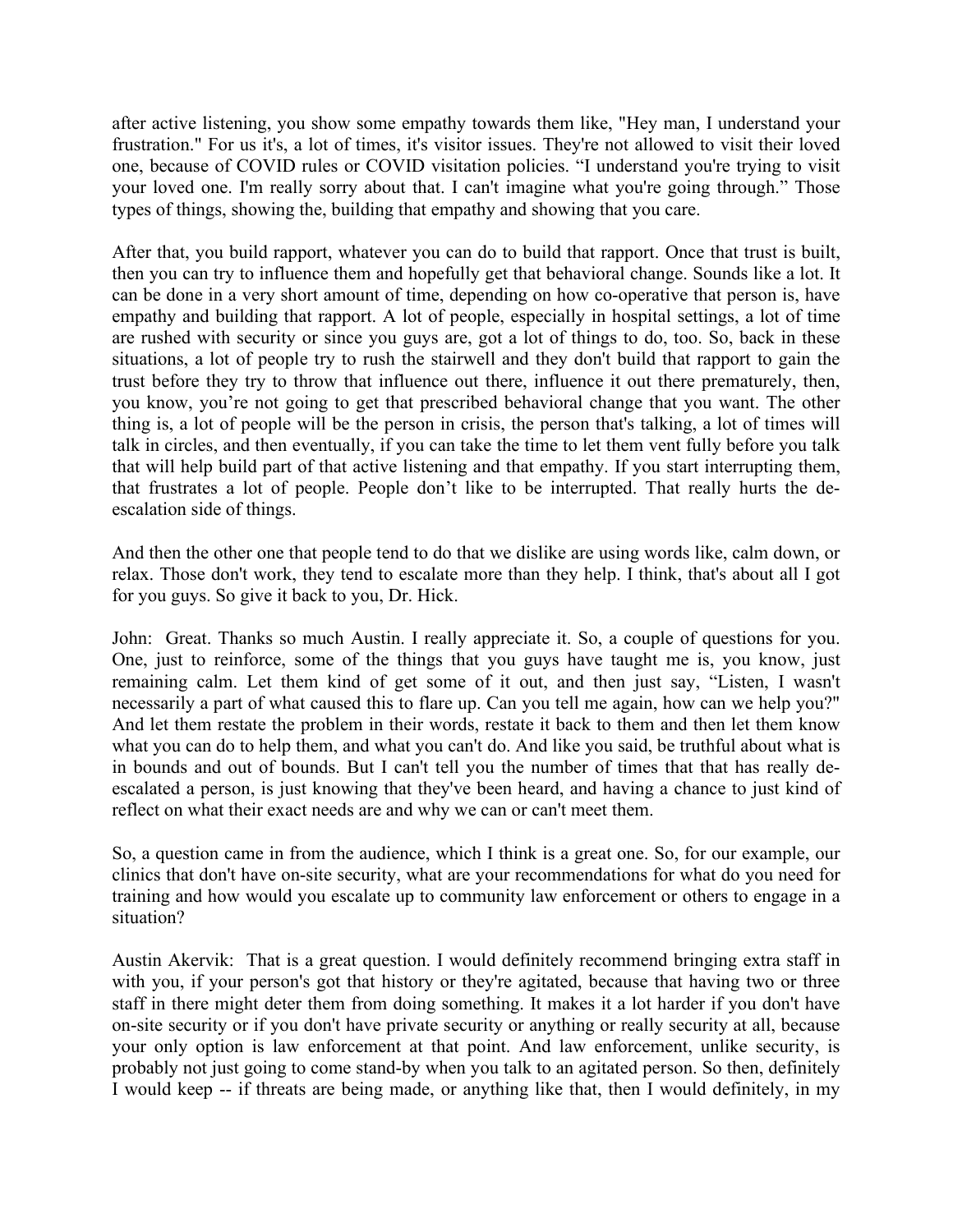opinion, I would recommend calling law enforcement, reporting the workplace violence with those threats against you. That will help keep you guys safe if they do try to fall through on those threats.

 But otherwise, keep that safe positioning, make sure that doorway is always behind you, so you have that exit route if you need it. Have that other person in with you that can help you if you need be keep those hands up. If you can create a barrier with you, something in the room or something like that to prevent them from getting to you, giving you that escape route out. Definitely make sure you have those going into it.

 John: And another quick question that I'll just follow that up with, is for actually, I'll just make a comment quickly that this is a whole different training session, but knowing the run, hide, fight reaction to violence actually occurring in your immediate area with or without a weapon, you know, knowing where your escape routes are, having locked doors, either labeled or well known to staff that they can shelter behind, really, really important. What are the criteria for a BERT response, Behavioral Emergency Response Team response at Hennepin and who comes to those?

 Austin Akervik: Yeah, mostly it's, that's our responses for inpatient patients that are typically on the hold, not always. But they're having some sort of outbreak or mental break down, where they're acting out. When they call BERT at Hennepin, we have a security response and we have a team of psychologists from our inpatient psych units that respond and we use our collective skills between psych and security to try to de-escalate the situation. We have those, probably at least twice a day. So we get a lot of practice. We work really well with our psych staff to be able to de-escalate and work together to calm situations down.

 John: And that's, I think a good -- ties into another question that we got about how do you create a deliberate de-escalation practice? Kind of, how do you think about a framework for body position, and your approach, getting on level? Are there any templates for doing that or any quick suggestions you can give?

 Austin Akervik: I guess my suggestion for that would be, play the what if game. Every scenario you walk into, it's something that we teach our security, we do it in all on our causes. When you walk into the room, try to think of, quickly in your head while trying to focus, but try to think of, "What if this patient gets up, what am I going to do? What order--?" Take a quick panel or look around the room. "What threats are there? What escape routes do I have?" And if you have, if you work in like an inpatient setting and most of your rooms are the same, if you have an empty room, go in there with your staff and try to work it out beforehand. But if you can't take a quick snapshot of the room, "What are my threats? What are my escape routes and how can I keep myself safe if this patient decides to do something?"

 Something I do, no matter where I go, personal life, work life, when I walk into a situation, I said, "Okay, if something happens with this or that, where can I go? Where can I hide? What can I use to protect myself? What are the threats in the room?"

 John: Yeah, so when you feel the temperature going up a little bit, being deliberate about assessing where you are in the room, what weapons are available and then what your goals are of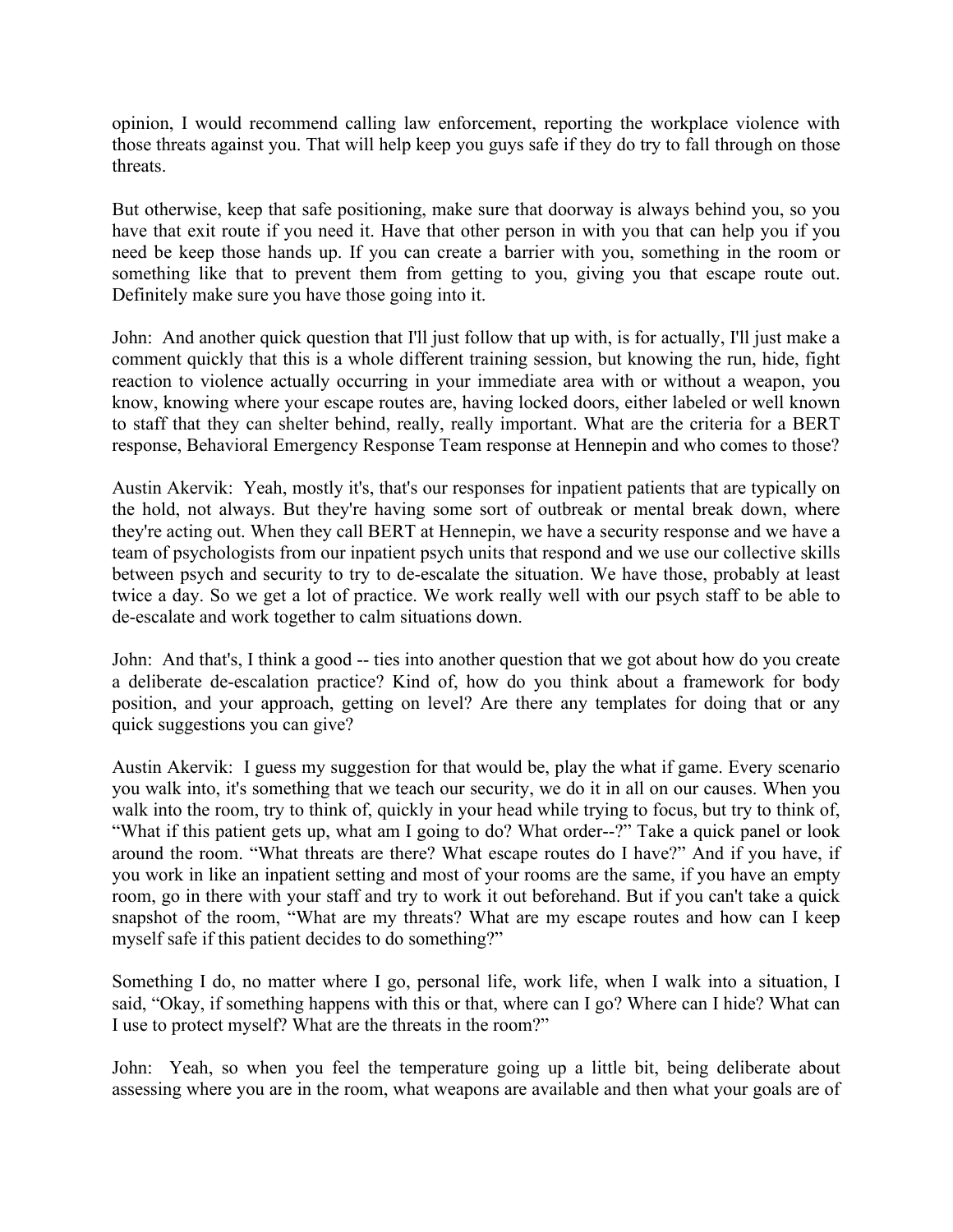the de-escalation. I think that's an important thing that you and I and others engage on pretty frequently, is we'll have a quick conference to bring you guys up to speed or women up to speed on what's happening and then what the legal status of the patient is as well as what our goals are for that encounter. And very different if it's for the patient that's in there for chest pain that we're really worried about versus a visitor that if they wind up leaving or being escorted out, it's not as big an issue if we can't solve that problem.

 And another question for you, Austin. How do we go about tracking these type of encounters, these kind of events, like BERT type events?

 Austin Akervik: Security, every time we're called to a BERT call or an assault or whatever it is, we use a reporting system that it's pretty standard in law enforcement. Officers will respond, get all the information, and fill it out. If there's any type of workplace violence, we also tell the staff member that was the victim to fill out an event report. And that goes to patient safety and employee occupational health and wellness, and those get combined with our security stats to get accurate stats on what kind of workplace violence and assaults we're getting.

 John: Yeah, it's helpful information to have. It helps us target our training and things, too. So, thanks so much Austin. Maybe be back to you with another question here, but I've got a couple of questions for Jim. Jim, can you talk a little bit about if physical restraint is required during an encounter that escalates, is that subject to kind of the usual standards for management to restraint or does it depend on whether the person is a patient, visitor, et cetera?

 Jim Kendig: Yes, CMS has specific regulations. A matter of fact, I just wrote an article for EC News, so you have to be careful about that. So if it is a patient, CMS has specific prohibitions and requirements for restraint as you well know, being a physician, you right, as an ER physician. So absolutely. So it all depends whether it's a patient, and of course, typically CMS has a lot to say about that. And I can provide that paragraph to you. But again, if it's a visitor or someone else that does not have a reason to be there, or is causing a problem, again, that goes to the public side, or the public law enforcement, or security can deal with that. But dealing with patients, there are very specific clinical aspects you have to deal with as well.

 John: And Jim, can you talk a little bit about -- and Audrey, could we go back to slide, I believe it's 29, which is the SAFER Matrix. Jim, could you just explain that matrix, just a little bit more?

 Jim Kendig: The SAFER Matrix was developed a couple of years ago to illustrate to organizations that likelihood to harm a patient. Again, we are using the limited pattern of widespread. For example, in the physical environment field, if we have five penetrations, smoke or fire barrier, that would be widespread, for example, or six items resting upon the approved automatic sprinkler system, that would be probably low and widespread, right because the likelihood of harm to occur is not really there. However, let's say, in the immediate threat to health or safety, we have a process and sterile processing that we realize that we're using out of date test strips, the system wasn't functioning properly. Now, we availed some unsterilized materials into active cases in the OR, so that you can see the differences in the realms of those examples. So again, an immediate threat to health and safety would be jeopardy of a patient or jeopardy or harm that already occurred for example, or something along those lines.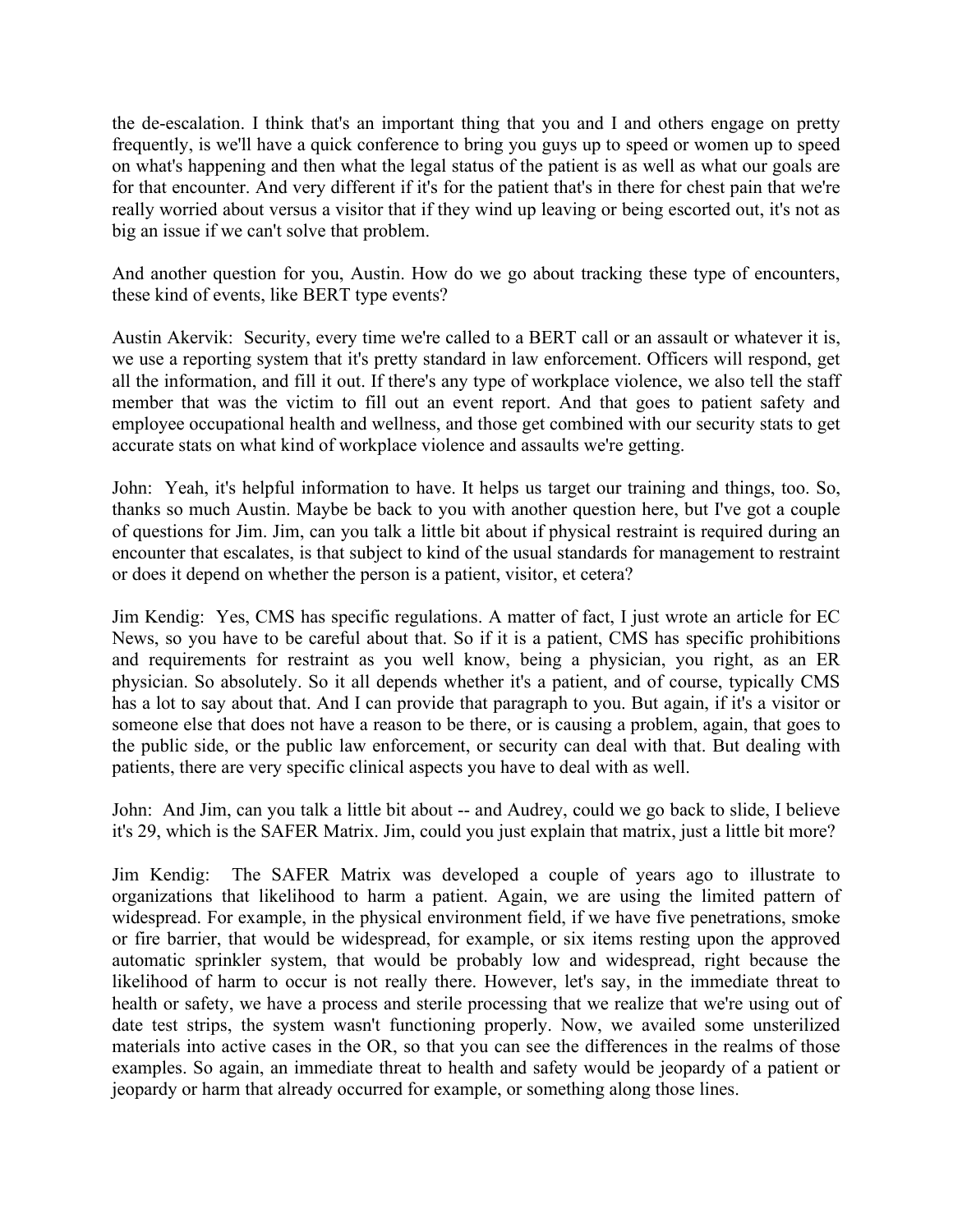Typically, the immediate threat to health and safety is in the infection control realm. The high, same thing, and also management of patients in the high as well. So again, the probability is along the high, moderate or low. And again, the number is limited pattern of widespread. I hope I did that justice, I could provide additional information from our perspectives article that goes into detail. But essentially, what we do is we show this on the morning briefings during survey to give the organization some idea where they're at. So it looks a little bit differently in this particular model. This was an aggregate model that I was able to pull from our Power BI to aggregate those standards that are currently in the EC as it relates to security.

 So we use the SAFER Matrix to discuss in the morning briefing where the standards may rest and potential harm to patients in the organization.

 John: Great, thank you. Jim, do you have any ideas on kind of best data practices when you collect incidents of workplace violence? Are you looking at that from a sort of incidents per day, or the degree of severity of the incident, or the FTEs either affected by or incidents per FTE? Is there any standardization around that?

 Jim Kendig: Or per patient days, things like that. We leave it up to the organization. And like I said, many organizations already have robust programs in place. As lieutenant mentioned, they have their own security system software where they're able to report case reports, things like that. So we don't expect you to change your current processes, maybe refine them a little bit and take a look at it, and this is a great opportunity to kind of modernize or re-check to make sure the data you're collecting is true and accurate. We know it's underreported significantly, so we don't want to mandate a particular methodology. But some way that you can measure the impact of the program, the training, injuries to staff. I heard the lieutenant talk about employee health and wellness, as well.

 So again, some of that parlays into OSHA 300 logs as well. So we're not mandating a particular program or process. We're going to use what you provide, and already have in hand.

 John: Very good. Austin, question for you. We not infrequently have domestic situations between an employee and their partner where there's either restraining order or concerns about that individual attacking them in the workplace. Can you talk a little bit about how we handle that and some ideas about how others might?

 Austin Akervik: Typically, when we get that information, we'll try to get a picture of the person if we can. Then we post that picture up at our security desk, a place nobody else gets to see it. But the security officer at the front desk that's vetting everybody that comes in the hospital at least can have a visual of this person and know that this person should not be here. We also have deputies onsite, 24 hours a day here now. So we always make sure that they're aware of the situation, because they have more access than we do. They can look up the orders for protections and see what restrictions are there, and they can -- a lot of times, they're the ones that can get us that access to that picture to. And that way, we're aware they're aware. They're usually stationed at the front desk as well. So, that way, we can make sure that they don't enter the hospital.